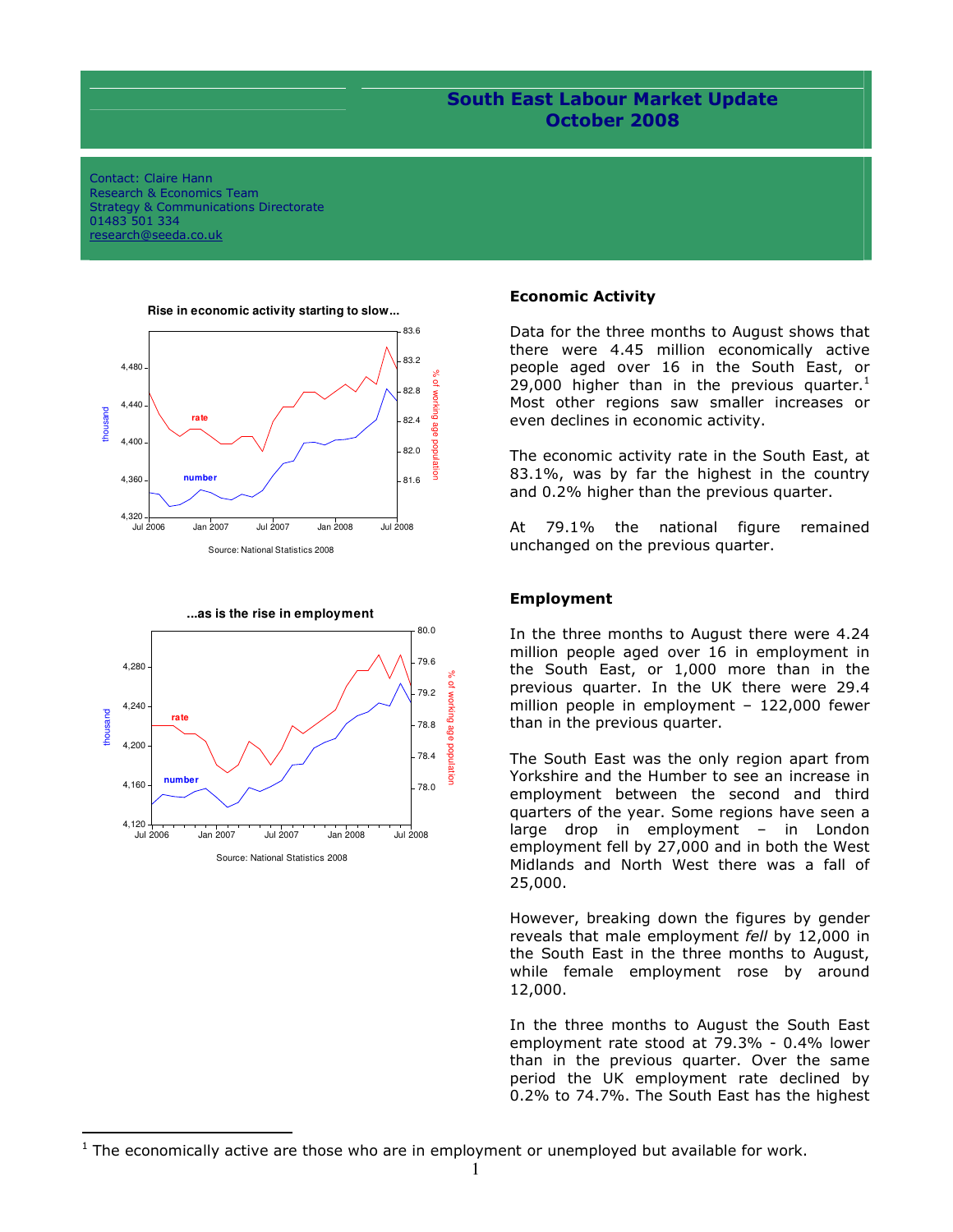

**...and claimant count is rising**



Source: National Statistics 2008

employment rate of any region.

The employment rate for men in the South East declined by 0.9% to 83.2% - still the highest in the country. However, the rate of change in the South East was faster than the national average. The UK employment rate for males declined by 0.6% to 78.3%. Male employment declined in every UK region except Yorkshire and the Humber and the East Midlands.

The employment rate for women in the South East increased by 0.1% to 75.0% - the highest in the country. In almost all other regions the female employment rate fell. The UK female employment rate dropped by 0.3% to 70.2%.

### Unemployment

In the three months to August there were 200,000 unemployed people in the region, or 28,000 more than in the previous quarter. The number of unemployed people in the UK increased by 164,000 over the same period. The only other region to see a greater increase in unemployment was London, where the number of unemployed people increased by 39,000. This is not surprising, since the economic downturn started in London, so the effects are now starting to be felt in the capital's labour market, as well as that of its neighbour the South East.

The unemployment rate for those aged  $16+$  in the South East increased by 0.6% to 4.5% in the three months to August. This remains one of the lowest rates of any region (except the South West and Northern Ireland). The UK unemployment rate increased by 0.5% to 5.7%.

The increase in unemployment in the South East was entirely driven by a growth in male unemployment, which increased by 30,000, while female unemployment fell by 2,000. The male unemployment rate increased by 1.2% to 4.9%. The female unemployment rate fell by 0.1% to 4.1%.

There were 80,500 people in the South East claiming Job Seekers' Allowance (JSA) in September – some 3,300 more than in August. The number of men claiming JSA increased by around 2,500 between August and September and the number of female claimants by around 800.

There are almost 940,000 people in the UK claiming JSA, and the number increased by almost 32,000 between August and September.